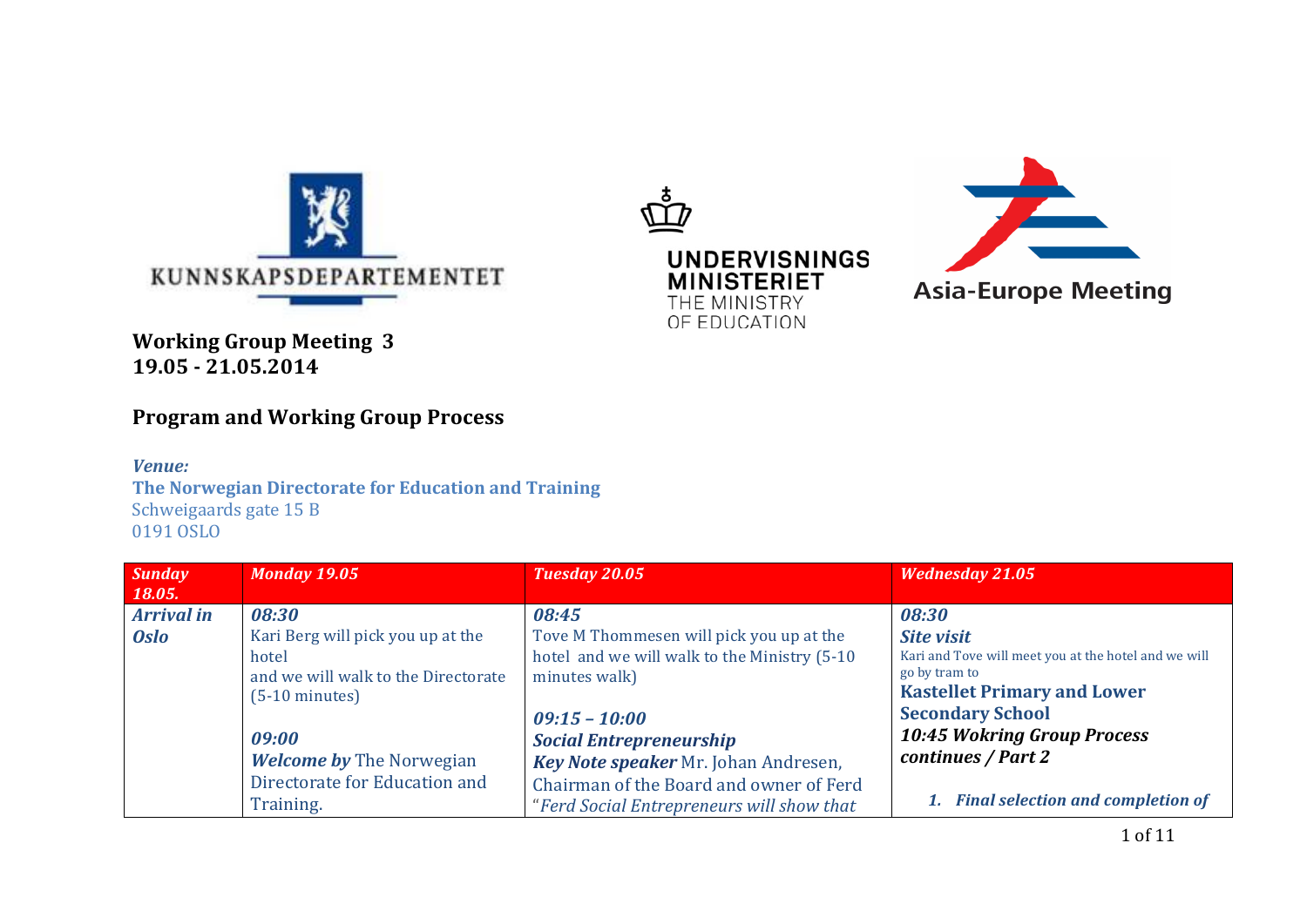| <b>Welcome by ASEM ME Program</b><br><b>Chairman</b> Head of ASEM Unit Mr.<br>Jørn Skovsgaard Danish Ministry<br>of Education<br><b>Introduction of New Members</b><br><b>(Gabor Bay HU &amp; Jana</b><br><b>Voneygova CZ)</b><br><b>Working Group Process Part 1</b> | investments in social entrepreneurship are<br>excellent value creation. We support social<br>entrepreneurs in Norway."<br>$10:00 - 11.00$<br><b>Comments, question and discussions (45)</b><br>Min)<br><b>Colleagues from the Norwegian Ministry</b><br>will take part in this session. Opportunity<br>to discuss the thematic; | case studies to be in the catalogue<br>to be mainstreamed for ASME ME<br><b>Members.</b><br>2. Presentation model for the schools<br>and programs visited in the WG<br>process.<br>3. First Outline of Policy<br><b>Recommendations for ASEM ME</b><br><b>Ministers meeting.</b><br>Organised in the three sub-working<br>groups: |
|-----------------------------------------------------------------------------------------------------------------------------------------------------------------------------------------------------------------------------------------------------------------------|---------------------------------------------------------------------------------------------------------------------------------------------------------------------------------------------------------------------------------------------------------------------------------------------------------------------------------|-----------------------------------------------------------------------------------------------------------------------------------------------------------------------------------------------------------------------------------------------------------------------------------------------------------------------------------|
| $09:30 - 16:30$                                                                                                                                                                                                                                                       | Ends app. 11.15 - herafter early lunch                                                                                                                                                                                                                                                                                          | <b>Teacher Training and Development</b>                                                                                                                                                                                                                                                                                           |
| <b>Completion of the Case Study_</b><br>The major target of the meeting<br>is to complete the Case study in<br>order to mainstream it for the<br><b>ASEM ME partners (52</b><br>countries)                                                                            |                                                                                                                                                                                                                                                                                                                                 | <b>Curriculum strategies (and development)</b><br><b>Cooperation with Industry and Business</b>                                                                                                                                                                                                                                   |
| <b>I: Status of the Case Study Work</b><br>what is achieved<br>expectations<br>what is missing to<br>complete the work<br><b>Program Management Jørn &amp; Lars</b><br><b>Lunch 12:30-13:30</b>                                                                       | Lunch $11:00 - 12:00$ in the Ministrry                                                                                                                                                                                                                                                                                          | Lunch 12:00 -13:00 in the Directorate                                                                                                                                                                                                                                                                                             |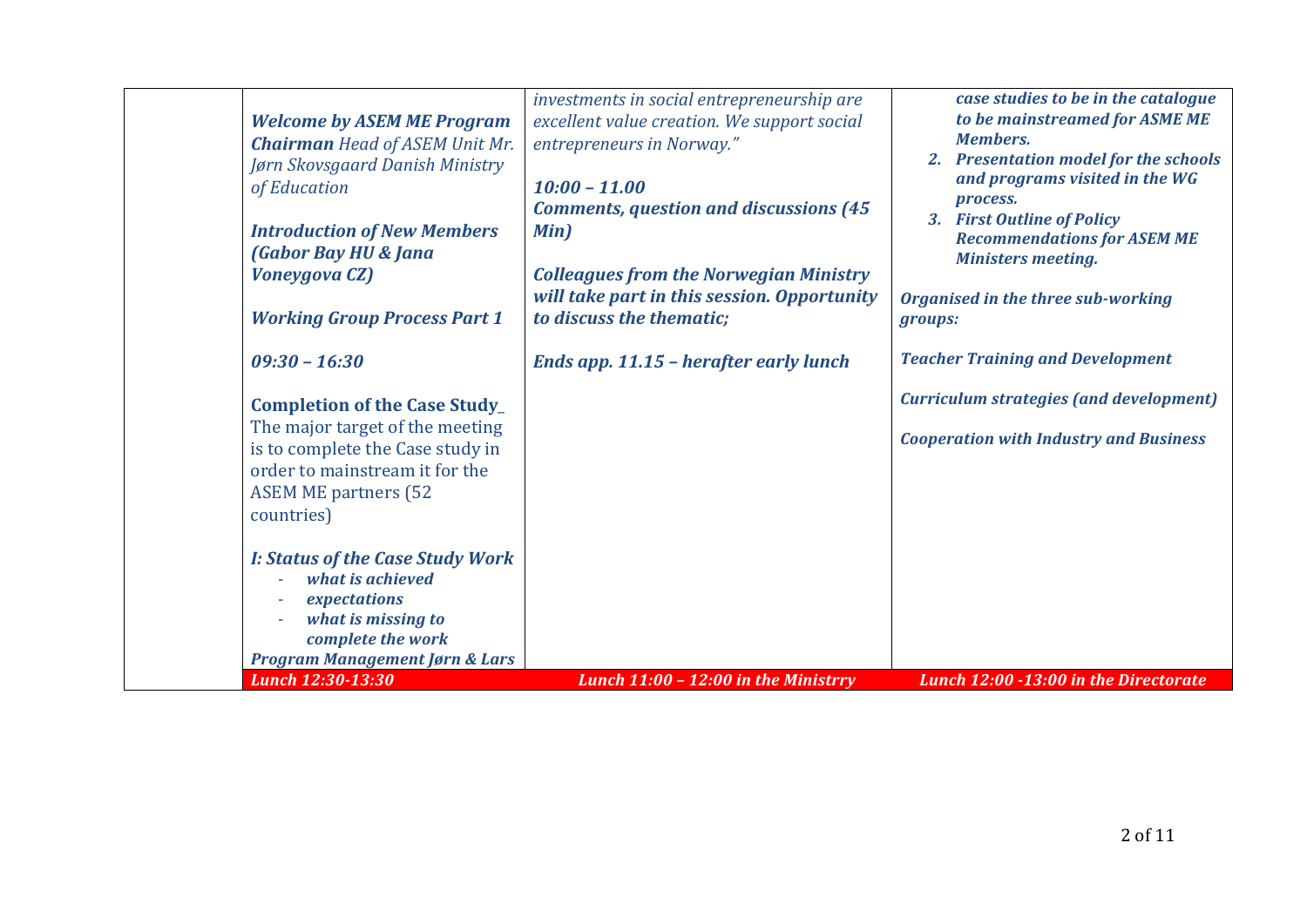| <b>II: Short presentation of the</b><br>revised CASE STUDIES<br><b>New format</b><br><b>Successful Drives</b><br><b>Successful best practice</b><br>from the participating<br>countries.<br><b>III: Feedback from the OECD</b><br>process on Innovative<br><b>Competences for the 21stCentury</b><br>Mentor to the process; Stéfan Vincent<br>Lancrin<br><b>Norwegian Ministry Task Force on</b><br>21st century competences<br><i>(particpation)</i><br><b>CERI OECD Paris</b><br><b>Stefan Vincent Lancrin</b><br><b>IV; Conclusion of Day 1</b> | 12:30<br><b>Site visit to Kuben</b><br>From the Ministry we will go by the subway<br>to Kuben, Upper Secondary School for<br>Vocational Education and Training.<br>15:30<br><b>Visit to Holmenkollen</b><br>We will leave Kuben and go by subway to the<br>Holmenkollen Ski Museum which was opened<br>in 1923 and is the world's oldest museum<br>specialized in skiing. The museum is built into<br>the mountain below the ski jump. Here you can<br>experience 4000 years of exiting ski history<br>through various exhibitions. For the bravest<br>ones of you we will visit the top of the ski-jump.<br>http://www.holmenkollen.com/eng | 14:00<br><b>Conference Proposal</b><br>The conference committee (Misug, Adna<br>and Lars) will present its proposal and<br>the working group will decide on the<br>format and concept of the international<br>conference to be preprared for<br>spring/summer of 2015<br>16:00<br><b>Assessment &amp; Conclusions</b><br>Conclusion and decisions on preparatory<br>work for the next meeting in Hanoi? |
|----------------------------------------------------------------------------------------------------------------------------------------------------------------------------------------------------------------------------------------------------------------------------------------------------------------------------------------------------------------------------------------------------------------------------------------------------------------------------------------------------------------------------------------------------|----------------------------------------------------------------------------------------------------------------------------------------------------------------------------------------------------------------------------------------------------------------------------------------------------------------------------------------------------------------------------------------------------------------------------------------------------------------------------------------------------------------------------------------------------------------------------------------------------------------------------------------------|---------------------------------------------------------------------------------------------------------------------------------------------------------------------------------------------------------------------------------------------------------------------------------------------------------------------------------------------------------------------------------------------------------|
| Conclusion and closing at 17:30                                                                                                                                                                                                                                                                                                                                                                                                                                                                                                                    |                                                                                                                                                                                                                                                                                                                                                                                                                                                                                                                                                                                                                                              | Closing at 16:15                                                                                                                                                                                                                                                                                                                                                                                        |
| <b>Voluntary from approx 17:30</b><br>A light meal will be served in the<br>Directorate combined with some<br>Oslo/Norway tourist information<br>and we will take a short walk to the<br>Opera in Oslo to see the building -<br>famous for it's architecture and view<br>(depends on weather conditions)                                                                                                                                                                                                                                           | <b>Approx 18:00</b><br>Dinner hosted By the Norwegian Ministry of<br><b>Education and Research at Frognerseteren</b><br>Resaurant                                                                                                                                                                                                                                                                                                                                                                                                                                                                                                            | Departure                                                                                                                                                                                                                                                                                                                                                                                               |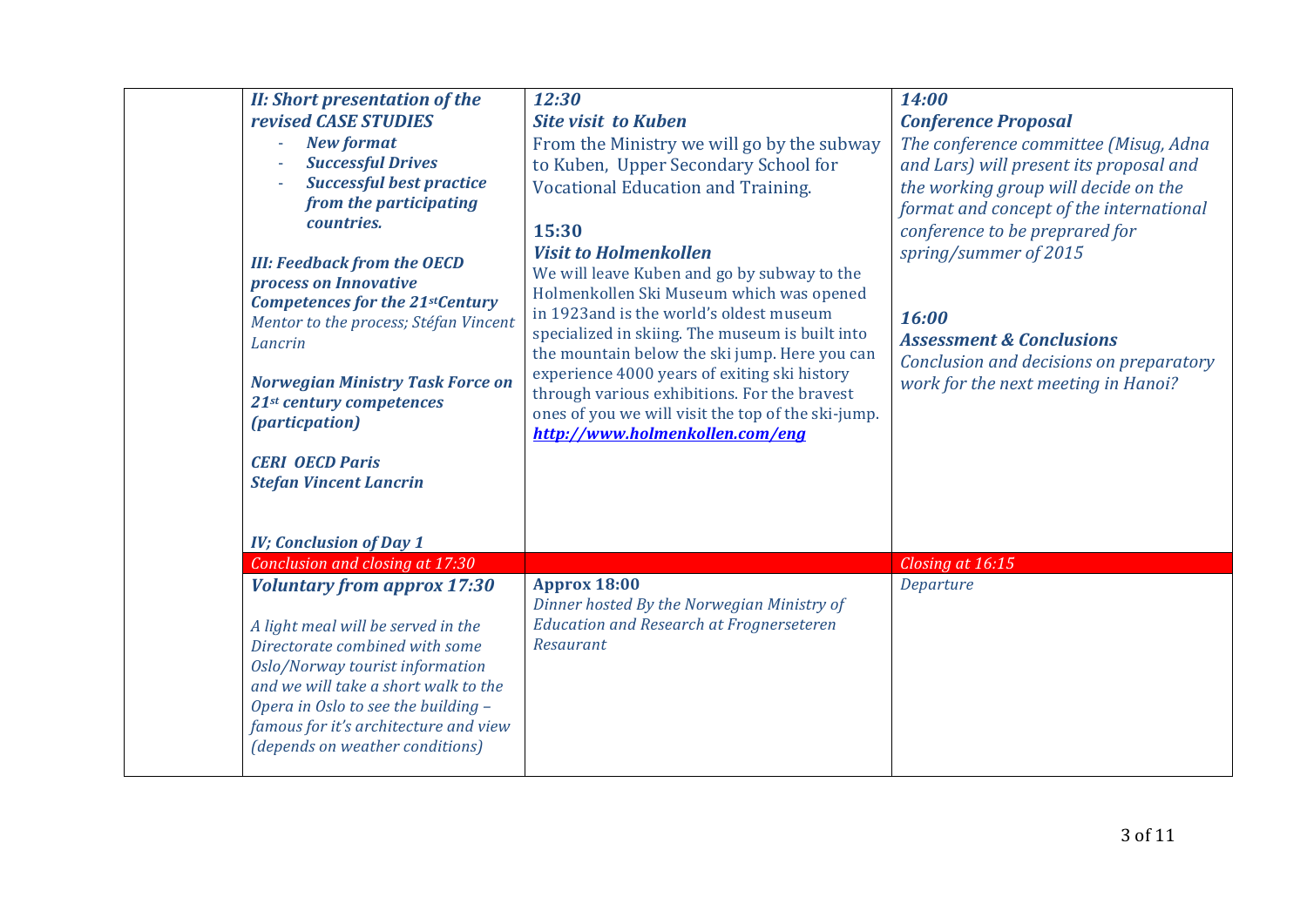## *http://www.frognerseteren.no/*

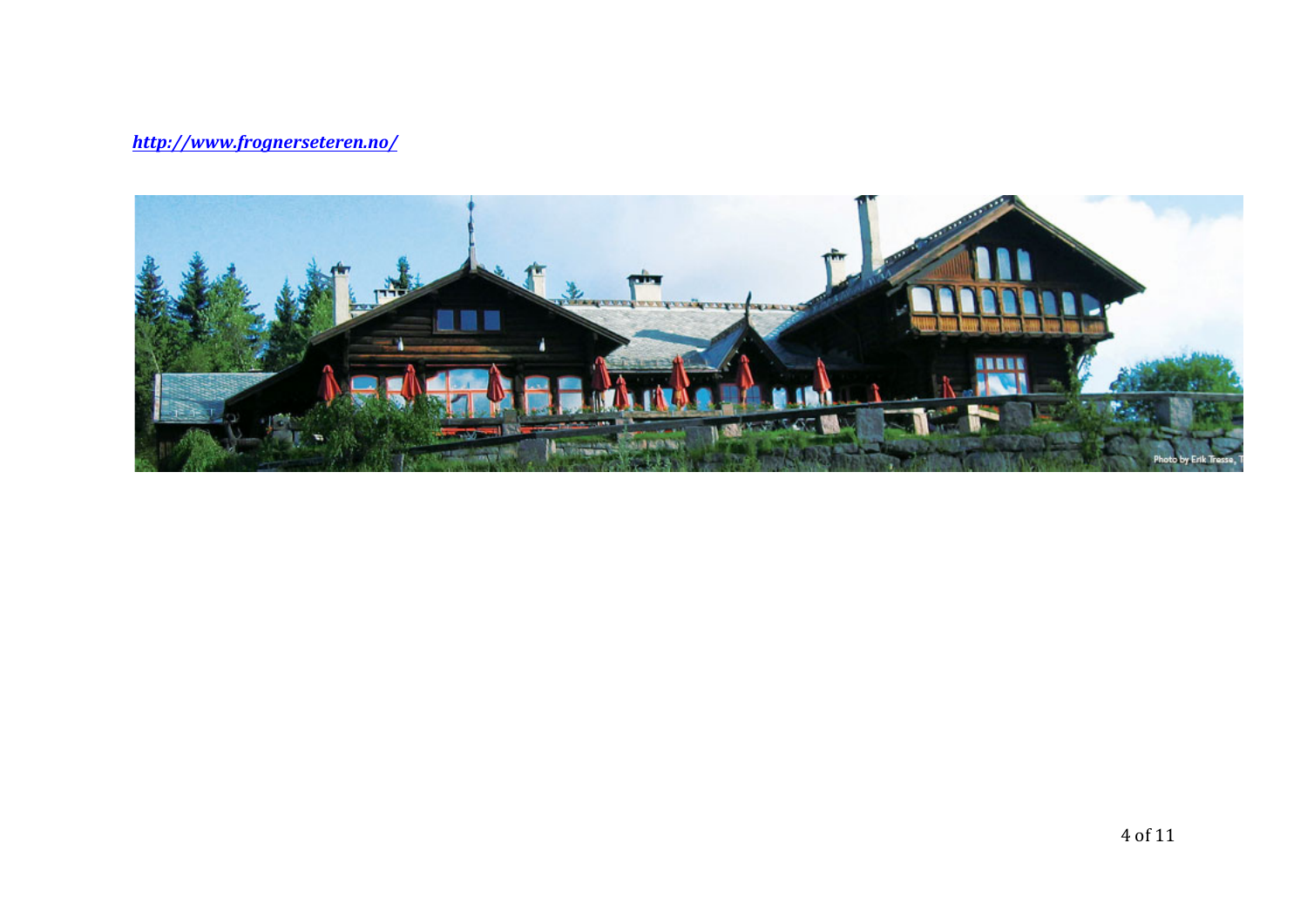## **General Information on Oslo**



## **ASEM ME Innovative Competences Working Group Meeting 3**

**Welcome** to Oslo!

## **Getting from Oslo Airport to the City**

#### Express train

The Oslo Airport Express Train (Flytoget) leaves from inside the Oslo Airport terminal building 70 meters to the right after leaving the custom area in the arrival hall. The train takes you downtown Oslo Central Station in 19 minutes and leaves every 10 minutes.

This service is the fastest and most frequent way of travelling between the Airport and the city. This is also one of the fastest going airport trains in the world running at a speed of 210 km/h. You will experience a high quality on-time service.

You will leave the train at Oslo Central Station, which is very close to the Clarion Hotel Royal Christiania. All major credit cards are accepted.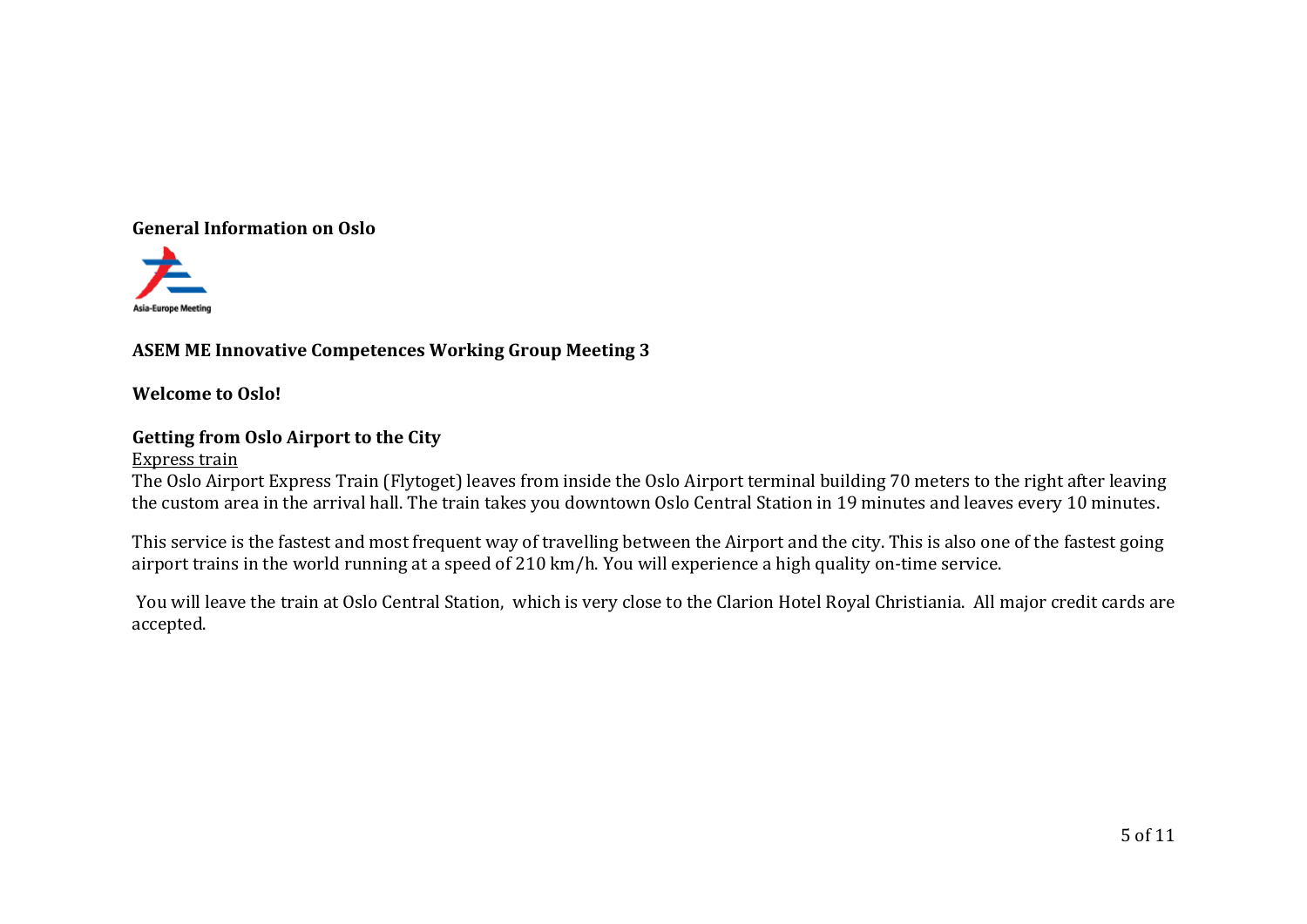| The weather in Oslo          |                                            |                              |                              | Long term forecast            |                                 |                                 |                               |                                 |  |
|------------------------------|--------------------------------------------|------------------------------|------------------------------|-------------------------------|---------------------------------|---------------------------------|-------------------------------|---------------------------------|--|
| Friday4<br><b>April12-18</b> | Saturday <sub>5</sub><br><b>April12-18</b> | Sunday6<br><b>April14-20</b> | Monday7<br><b>April14-20</b> | Tuesday8<br><b>April14-20</b> | Wednesday9<br><b>April14-20</b> | Thursday10<br><b>April14-20</b> | Friday11<br><b>April14-20</b> | Saturday12<br><b>April14-20</b> |  |
|                              | 55                                         |                              | $\sim$<br>55                 | $\sim$<br>8 A                 |                                 |                                 | $\sim$                        |                                 |  |
| $8^{\circ}$                  | $6^{\circ}$                                | $9^{\circ}$                  | $9^{\circ}$                  | $6^{\circ}$                   | $9^{\circ}$                     | $10^{\circ}$                    | $11^{\circ}$                  | $10^{\circ}$                    |  |
| $0 \text{ mm}$               | $1.4 \text{ mm}$                           | $0 \text{ mm}$               | $2.5 \text{ mm}$             | $2.5 \text{ mm}$              | $0 \text{ mm}$                  | $0 \text{ mm}$                  | 0 <sub>mm</sub>               | $0 \text{ mm}$                  |  |

## **Currency**

Norwegian currency consists of "Kroner" (NOK) and "100 øre" make up 1 krone. You can easily find coin machine for currency changes at the airport and at the Oslo Central Station.

### **Electricity**

220 volts AC (50 Hz) is the Norwegian standard. If you are traveling with electrical or electronic devices, be sure to bring a two-pin continental adapter with you.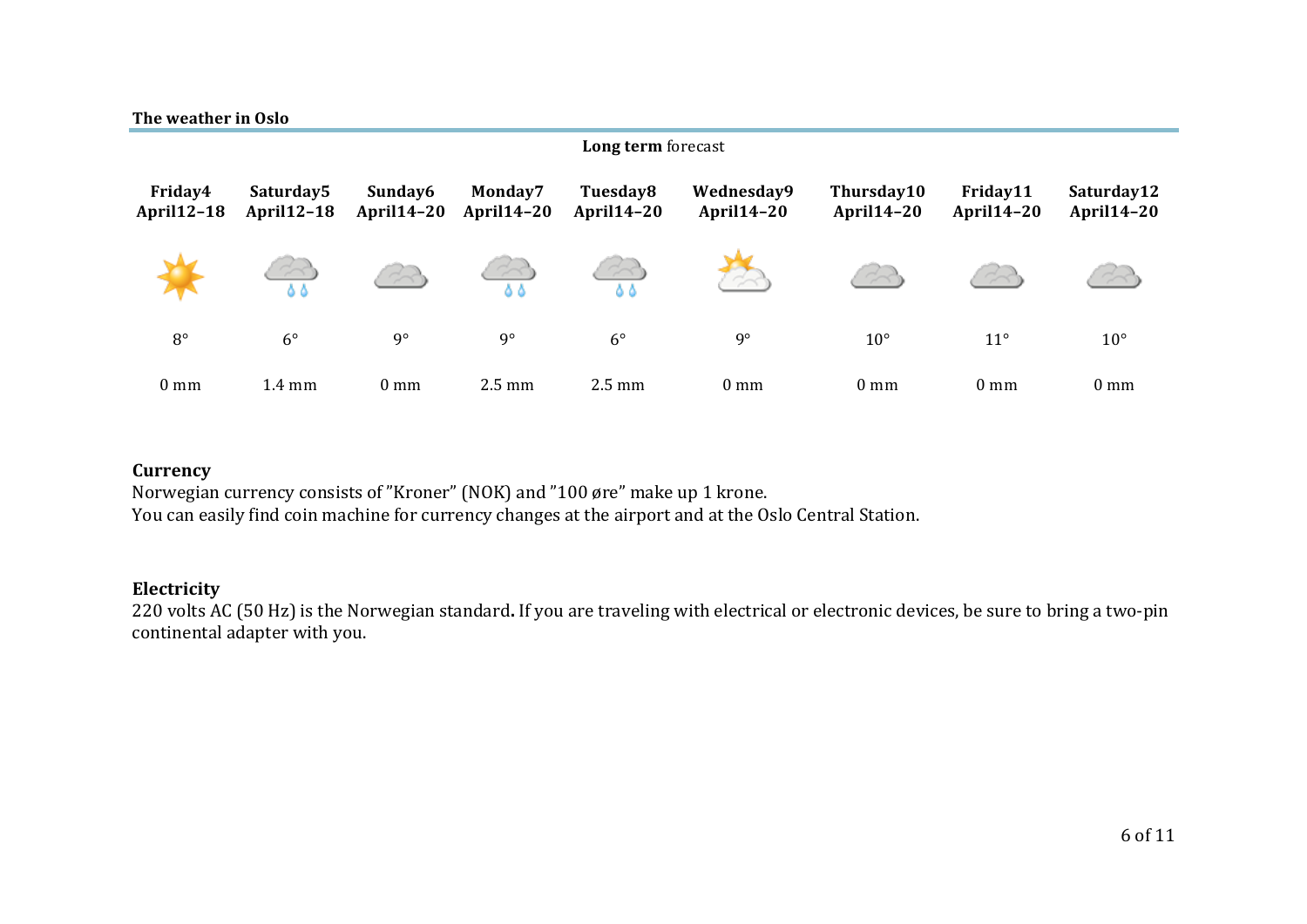#### **Accommodation/Pick up at Hotel at 08:30 a.m. Monday 19 May**

Clarion Hotel Royal Christiania Biskop Gunnerusgt. 3 0155 OsloNorway Phone: +47 23 10 80 00 cl.christiania@choice.no

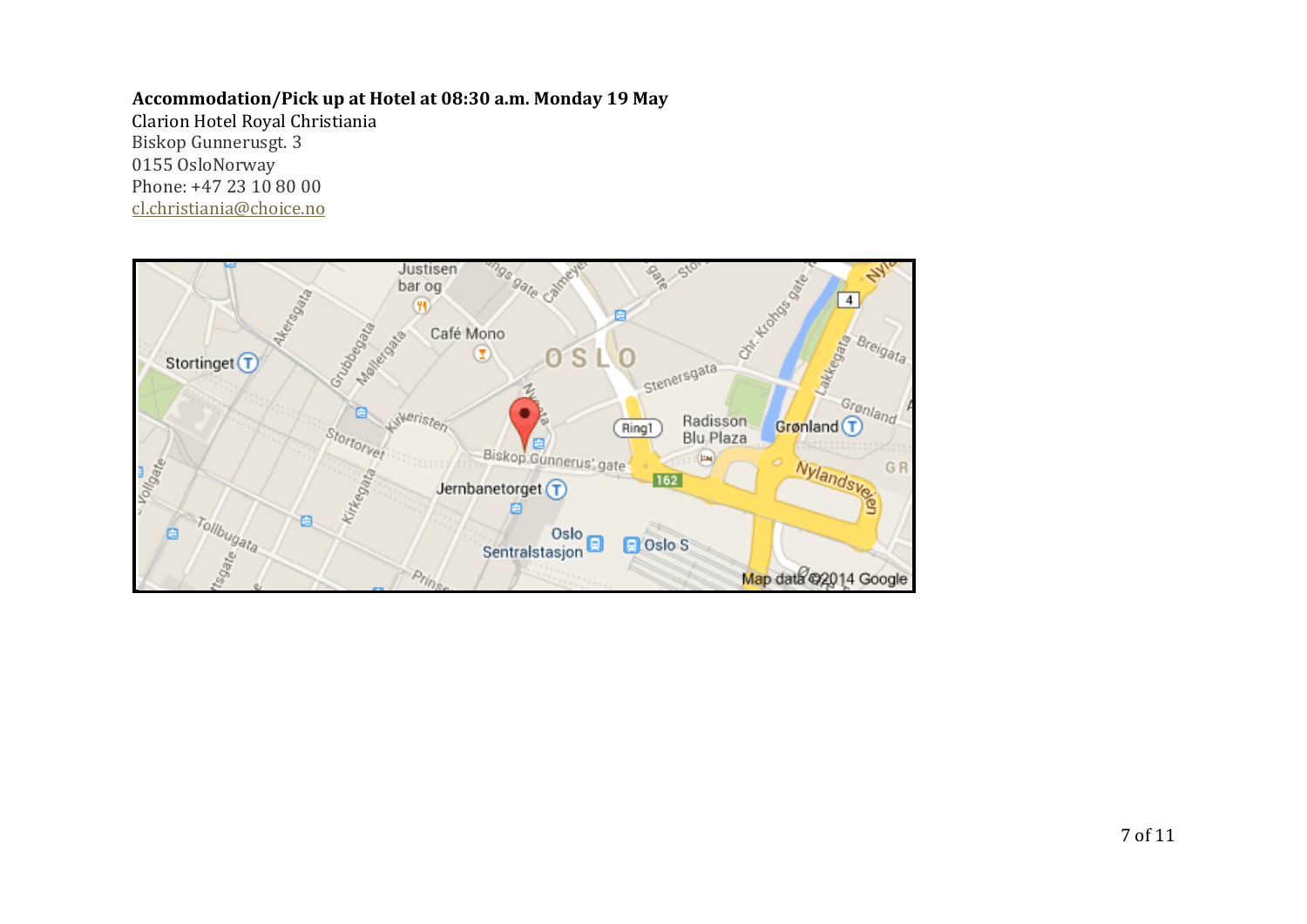**Contact Information Kari Berg**  E-mail address: kbe@kd.dep.no Telephone: +47 900 69201

#### **Tove Margrethe Thommesen**

E-mail address: tove.margrethe.thommesen@utdanningsdirektoratet.no Telephone: +47 233 02795

## **Elisabeth Løvaas**

E-mail address: ell@kd.dep.no Telephone: +47 480 18019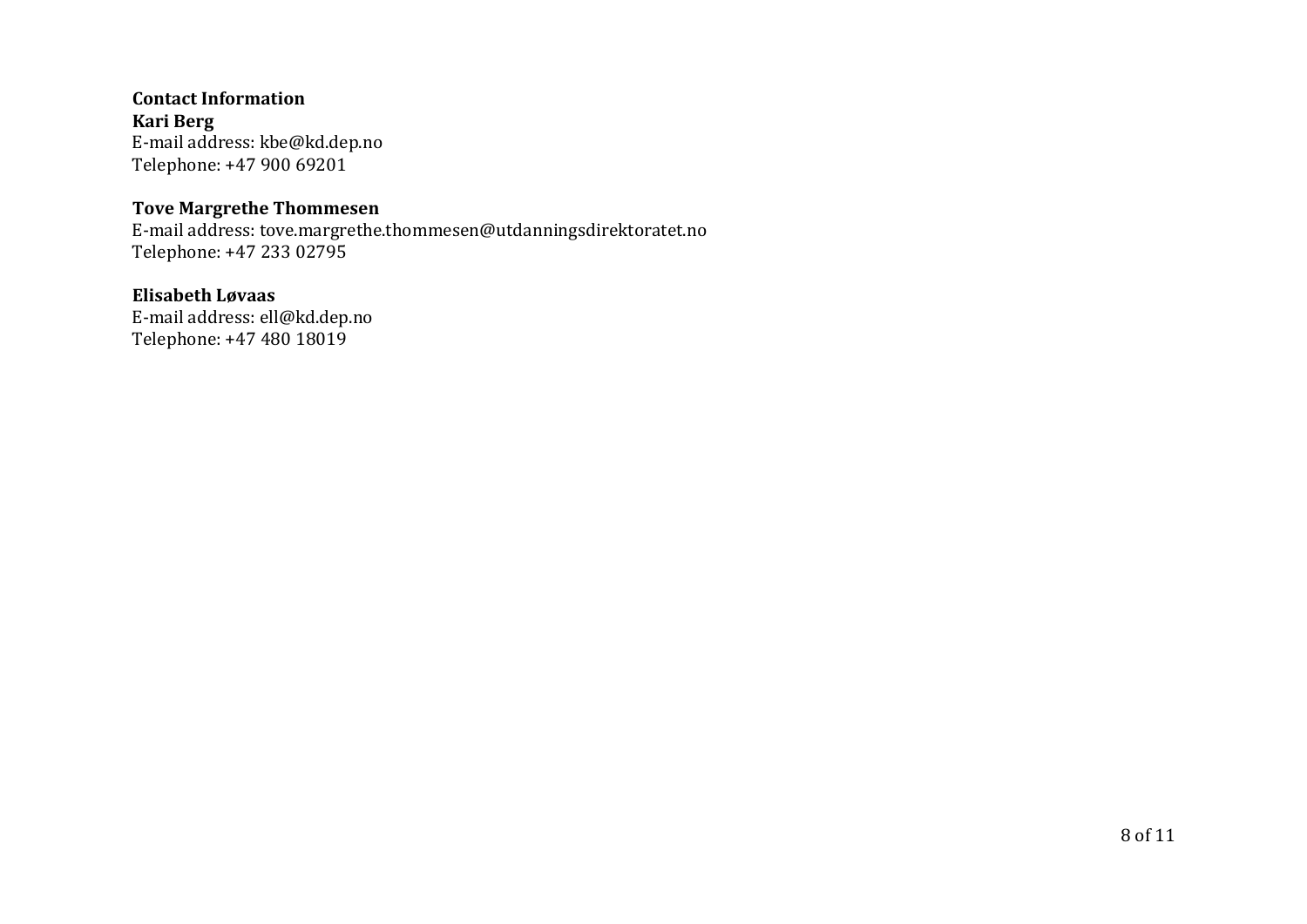

#### **IV.** Information on the different institutions

| Institution                                                                                                                                           | <b>Description</b>                                                                                                                                                                                                                                                                                                                                                                                                                                                                                                                                                                                             |
|-------------------------------------------------------------------------------------------------------------------------------------------------------|----------------------------------------------------------------------------------------------------------------------------------------------------------------------------------------------------------------------------------------------------------------------------------------------------------------------------------------------------------------------------------------------------------------------------------------------------------------------------------------------------------------------------------------------------------------------------------------------------------------|
| The Norwegian Ministry of Education and<br>Research                                                                                                   | The Minister of Education and Research Torbjørn Røe Isaksen (Conservative Party) is<br>responsible for implementing government policy for nursery, primary and secondary                                                                                                                                                                                                                                                                                                                                                                                                                                       |
| Visiting address: Kirkegata 18, Oslo<br>Mailaddress: Post box 8119 Dep, 0032<br>Oslo, Norway<br>E-mail: postmottak@kd.dep.no<br>Tel. + 47 22 24 90 90 | education, higher education and research.<br>The responsibilities of the Ministry of Education and Research are:<br>Kindergarden<br>Primary and lower secondary education, day-care facilities for school children<br>and resource centres for special education.<br>Upper secondary education, i.e. schooling and on-the-job training at                                                                                                                                                                                                                                                                      |
| Website:<br>http://www.regjeringen.no/en/dep/kd/a<br>bout-the-ministry/contact.html?id=594                                                            | workplaces.<br>Institutions of higher education, the State Educational Loan Fund and student<br>grants.<br>Lifelong learning in all areas of education through various providers.<br>Research matters between ministries, basic allocations to the Research Council<br>of Norway, research institutions.<br>International programmes and institutions, Norwegian Meteorological<br>Institute.<br>Negotiations concerning employees of the school system and subordinate<br>agencies, personnel and trade union matters, ICT in education and gender<br>equality.<br>Administrative tasks, budget and accounts. |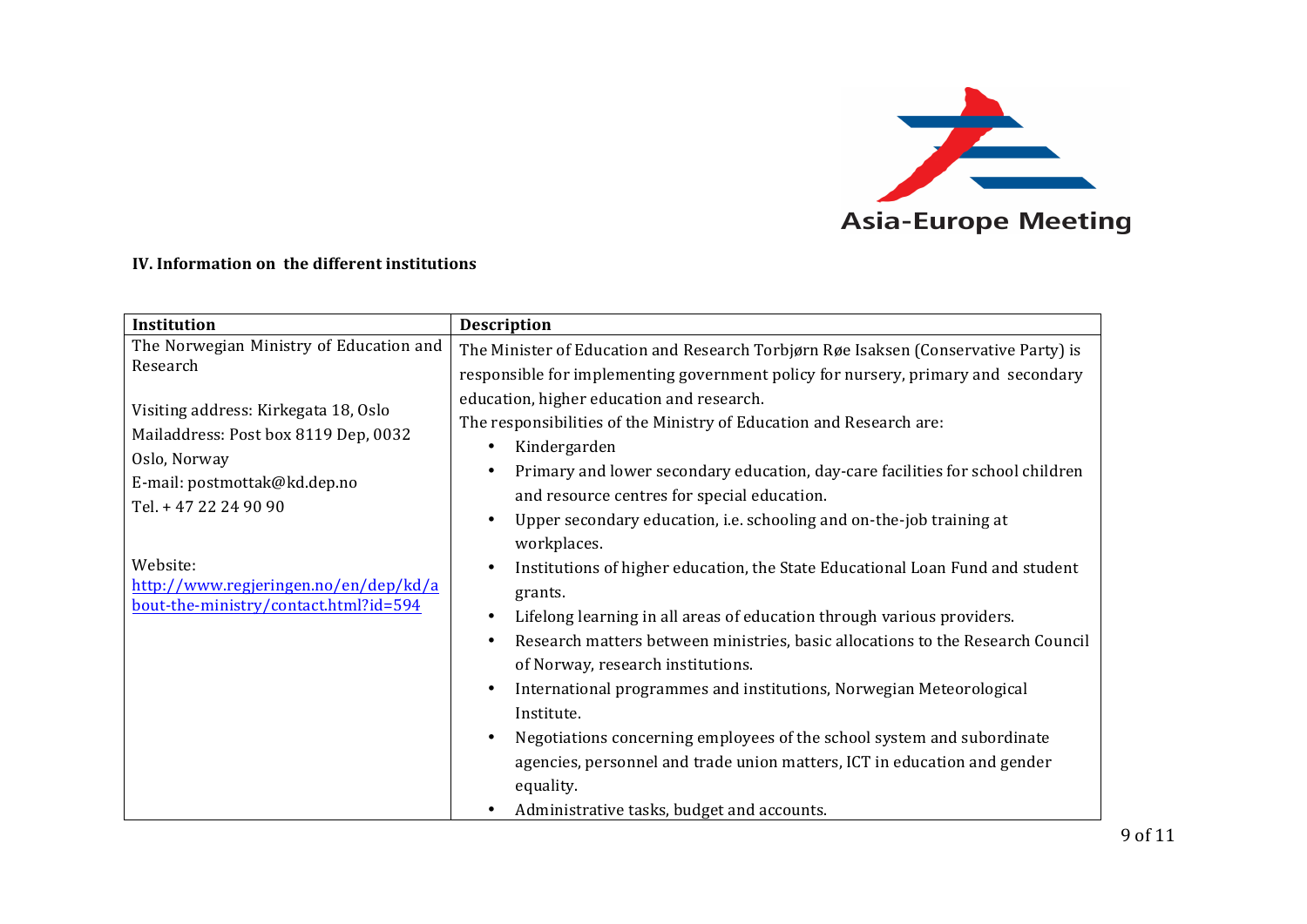| The Norwegian Directorate for<br><b>Education and Training</b><br><b>Useful contactsThe Norwegian</b><br>Directorate for Education and Training<br>P.O. Box. 9359 Grønland, 0135 OSLO<br>N - 0135 OSLO<br><b>NORWAY</b><br>Phone: +47 23 30 12 00<br>Fax: +47 23 30 12 99<br>E-mail: post@utdanningsdirektoratet.no1 | The objective of the Directorate is to ensure that all children, pupils and apprentices<br>receive the high quality education they are entitled to.<br>The Directorate has the overall responsibility for supervising kindergarten, education<br>and the governance of the education sector, as well as the implementation of Acts of<br>Parliament and regulations. The Directorate is responsible for managing the<br>Norwegian Support System for Special Education, state-owned schools and the<br>direction of the National Education Centres.<br>The Directorate is responsible for all national statistics concerning kindergarten,<br>primary and secondary education. On the basis of these statistics the Directorate<br>initiates, develops and monitors research and development.                                                                                                                                                    |
|----------------------------------------------------------------------------------------------------------------------------------------------------------------------------------------------------------------------------------------------------------------------------------------------------------------------|--------------------------------------------------------------------------------------------------------------------------------------------------------------------------------------------------------------------------------------------------------------------------------------------------------------------------------------------------------------------------------------------------------------------------------------------------------------------------------------------------------------------------------------------------------------------------------------------------------------------------------------------------------------------------------------------------------------------------------------------------------------------------------------------------------------------------------------------------------------------------------------------------------------------------------------------------|
| Ferd<br>http://www.ferd.no/en                                                                                                                                                                                                                                                                                        | Ferd is a family-owned Norwegian industrial and financial group that is an active and<br>long-term owner of strong companies with international potential and carries out<br>financial activities through investments in a broad range of asset classes.                                                                                                                                                                                                                                                                                                                                                                                                                                                                                                                                                                                                                                                                                         |
|                                                                                                                                                                                                                                                                                                                      | FERDs vision is to create enduring value and leave clear footprints<br>"This describes the vision that we will strive to achieve. By value we mean more than just<br>financial return - value is also created through personal development and growth.<br>Equally we shall not forget the role we play as a significant and valuable member of<br>society as a whole. Enduring value signals that we intend to create something more than<br>just short-term 'bubbles' - we stand for sound and worthwhile projects of enduring value.<br>By leaving clear footprints we mean that we want our activities to leave lasting,<br>significant and visible results in their wake. This also acknowledges that a trail is clearest<br>if many follow it - our ambition is for all our companies, units and employees to be driven<br>by the same overriding principles whilst retaining each company's particular identity<br>and freedom of action". |
| <b>Kuben</b><br>http://www.kuben.oslo.no/                                                                                                                                                                                                                                                                            | Tove and Kari will fill in information in English                                                                                                                                                                                                                                                                                                                                                                                                                                                                                                                                                                                                                                                                                                                                                                                                                                                                                                |